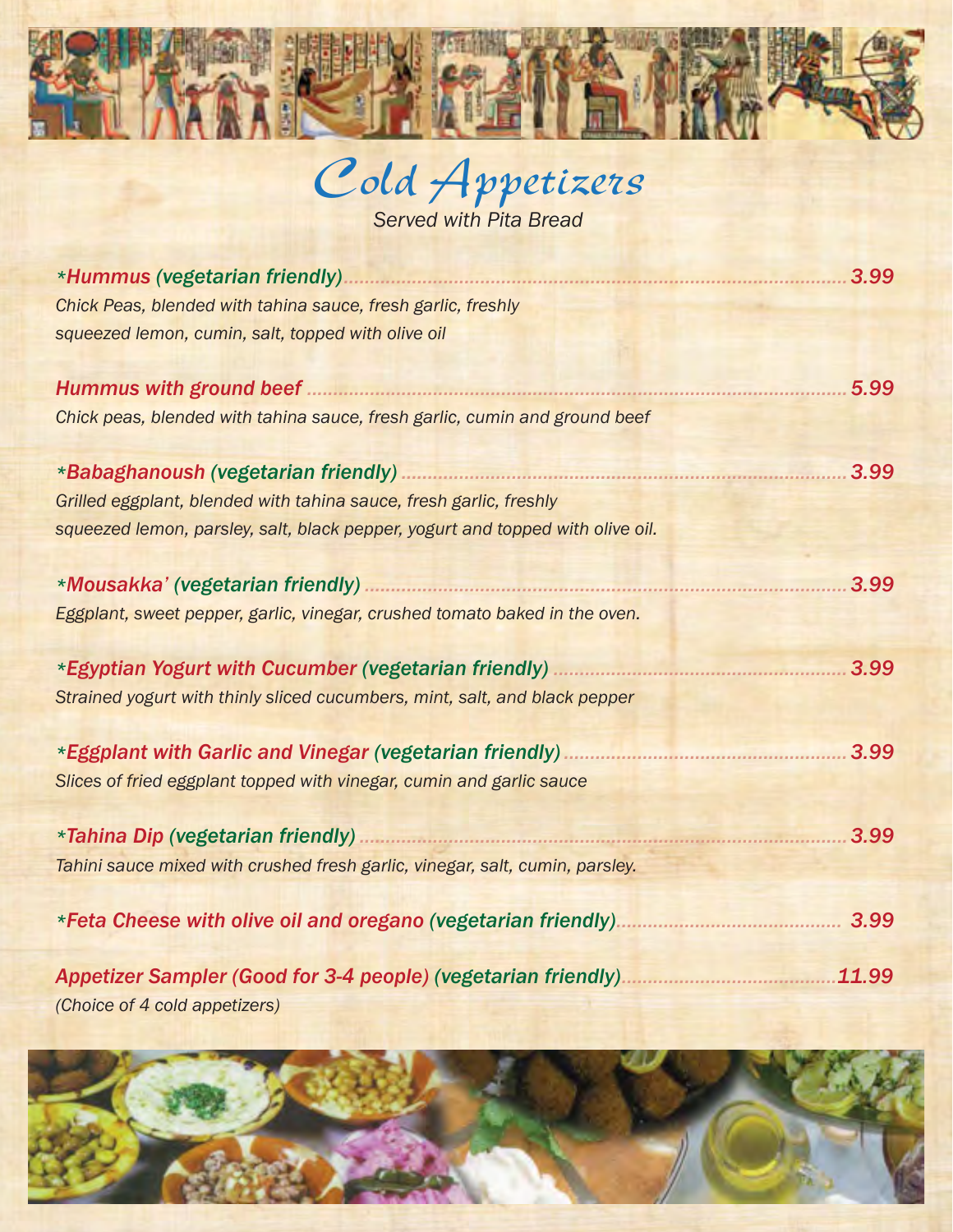

| Hot Appetizers |  |
|----------------|--|
|----------------|--|

| Deep fried split fava beans, fresh herbs, onions, garlic, with pita.                           |      |
|------------------------------------------------------------------------------------------------|------|
|                                                                                                |      |
|                                                                                                | 3.99 |
| Fava beans mixed with tomatoes, herbs, with pita                                               |      |
|                                                                                                |      |
|                                                                                                | 5.99 |
| Thinly sliced calf liver marinated with garlic, fresh pepper, vinegar, salt, cumin, with pita. |      |
|                                                                                                | 6.99 |
| Sliced calamari fried with tomatoes, onions, and green pepper                                  |      |
|                                                                                                |      |
|                                                                                                | 5.99 |
| Sliced calamari fried with our special seasoning                                               |      |
|                                                                                                |      |
|                                                                                                | 6.99 |
|                                                                                                |      |
|                                                                                                | 5.99 |
|                                                                                                |      |
|                                                                                                | 3.99 |
|                                                                                                |      |
| Potato, garlic, salt, coriander, black pepper, lemon juice and red and green pepper            | 3.99 |
|                                                                                                |      |
|                                                                                                | 4.99 |
| Grape leaves stuffed with rice, tomatoes, onions, fresh herbs, salt and spices.                |      |
|                                                                                                |      |
|                                                                                                | 2.99 |
|                                                                                                |      |
|                                                                                                |      |

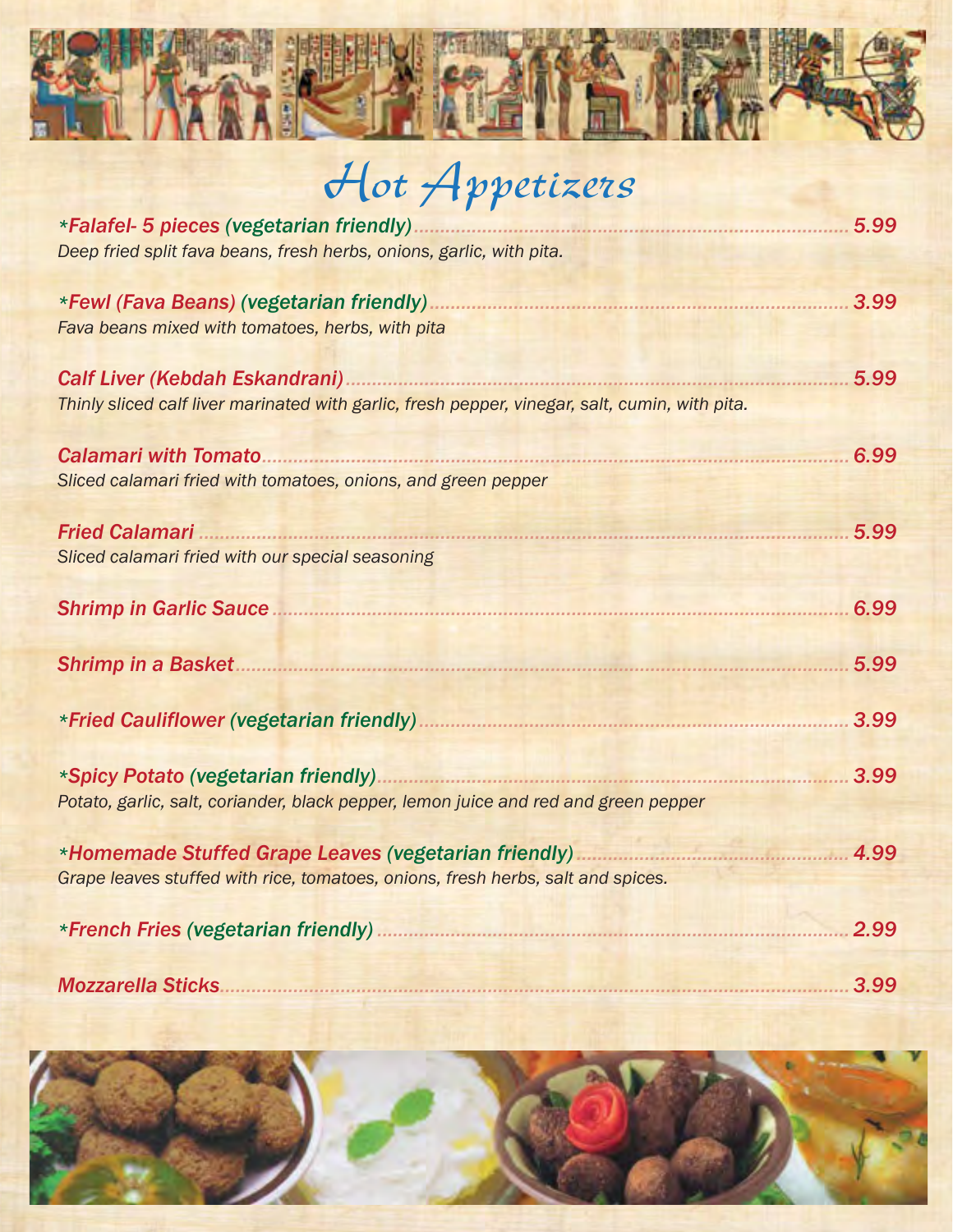

| Salads              |  |
|---------------------|--|
| dd Feta Cheese \$1. |  |

| Chopped tomatoes, cucumbers, fresh pepper, red onions, fresh herbs, seasoned with<br>lemon juice, salt, pepper, cumin, calamata olives dressed with olive oil. | <b>Add Feta Cheese \$1.50</b><br>6.99 |
|----------------------------------------------------------------------------------------------------------------------------------------------------------------|---------------------------------------|
| Lettuce, tomatoes, cucumbers, parsley, carrots, red onion, pepper,<br>red cabbage, seasoned with lemon juice, salt, oregano, and olive oil.                    | 6.99                                  |
| Chopped parsley, tomatoes, mint, burgul (cracked wheat)                                                                                                        | 6.99                                  |
| 6.99<br>Tomatoes, cucumber, onions, mint, parsley, radishes, and toasted pita bread slices. Seasoned with lemon<br>juice, vinegar, olive oil and salt          |                                       |
| Soups                                                                                                                                                          | Children's Menu                       |
| *Lentil Soup (vegetarian friendly). 3.99<br>Pureed yellow lentil, carrots, onion, garlic,<br>potatoes, celery.                                                 | with fries                            |
| Diced chicken breast with celery, carrot,<br>potatoes.                                                                                                         | 5.99<br>with fries, rice, or macaroni |

*Shrimp Soup ..................................... 5.99 Onion, scallion, rice, shrimp, salt and pepper*

*Seafood Soup.................................... 5.99 Onion, scallion, rice, wild shrimp*

*Egyptian Mulu' Khia ........................ 4.99 Egyptian herbs minced and cooked with chicken broth.* 

|                               | 5.99 |
|-------------------------------|------|
| with fries, rice, or macaroni |      |
|                               |      |
|                               | 5.99 |
| with fries, rice, or macaroni |      |
|                               |      |
|                               |      |
| with fries, rice, or macaroni |      |
|                               |      |
| Spaghetti                     | 4.99 |
| with tomato sauce             |      |

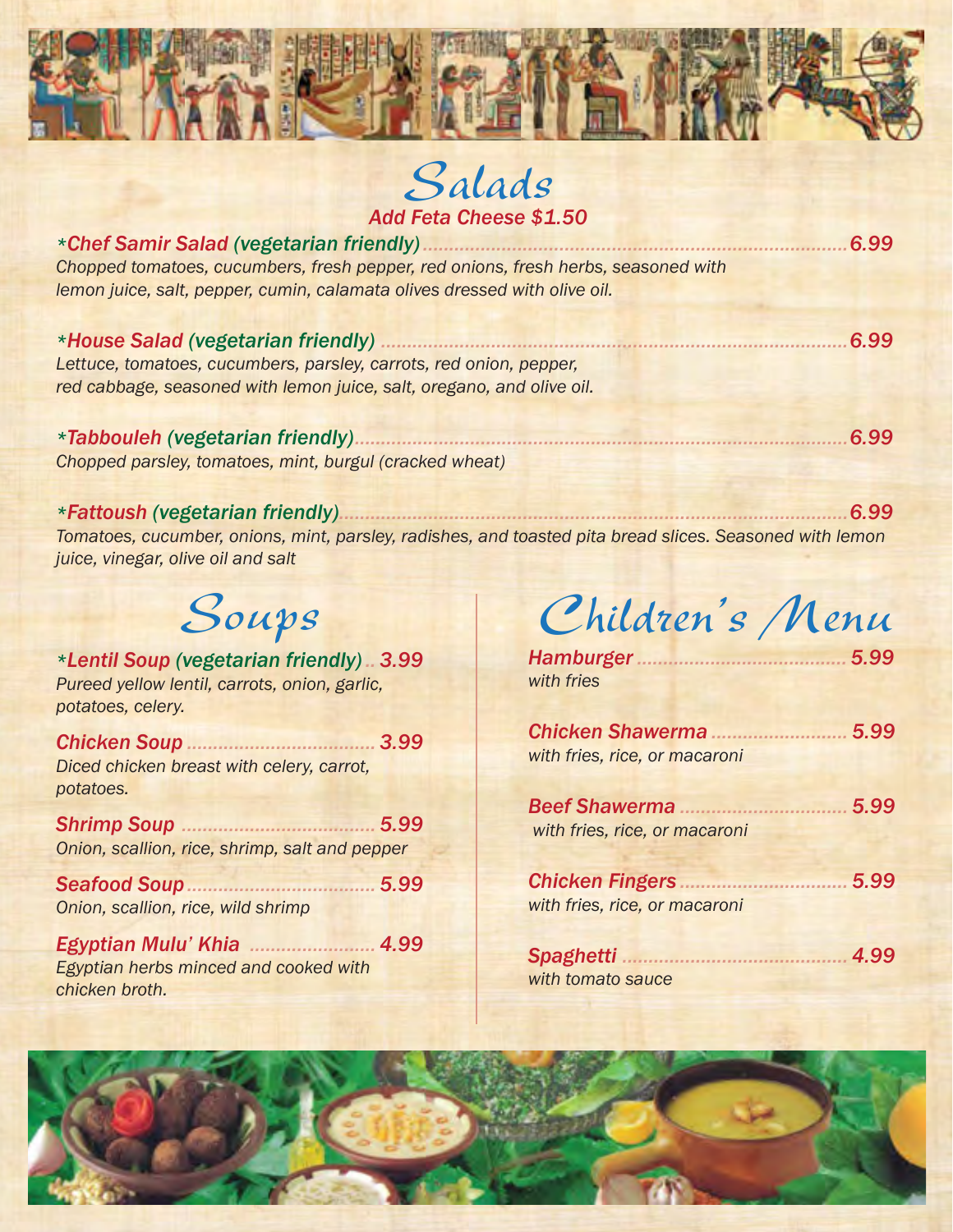

# *Meat and Chicken*

| Served with Special Herb Rice, salad and Tahini sauce.                                                                                                 |       |
|--------------------------------------------------------------------------------------------------------------------------------------------------------|-------|
| Skewers of grilled cubes of chicken breast marinated with special seasonings.                                                                          | 12.99 |
|                                                                                                                                                        | 12.99 |
| Half of a chicken grilled to perfection.                                                                                                               | 12.99 |
| Marinated fresh chicken breast and roasted on a revolving skewer. Served with rice or fries, and salad                                                 |       |
| Marinated fresh beef thin steaks and roasted on a revolving skewer. Served with rice or fries, and salad-                                              | 12.99 |
| Marinated fresh chicken breast and Marinated fresh beef thin steaks roasted<br>on a revolving skewer. Served with rice or fries, and salad             | 13.99 |
| Kofta Kebab<br>Skewers of grilled ground beef blended with our special seasonings.                                                                     | 13.99 |
| Skewers of grilled ground beef blended with our special seasonings and skewers<br>of grilled cubes of chicken breast marinated with special seasonings | 15.99 |
| <b>Shish Kebab.</b><br>Skewers of grilled cubes of filet mignon marinated with our special seasonings.                                                 | 14.99 |
| Lamb shank with onion, tomato sauce, carrots, and spices.                                                                                              | 16.99 |
| Lamb chops grilled with our special seasonings.                                                                                                        | 17.99 |
| Prime rib, oven cooked with sliced onions, pepper, made to perfection.                                                                                 | 15.99 |
| <b>Half Duck.</b><br>Oven cooked to perfection, mixed with onions, spices.                                                                             | 17.99 |
|                                                                                                                                                        | 18.99 |

*A combination of chicken kebab, shish kebab, Kofta, beef Shawerma, chicken Shawerma.* 

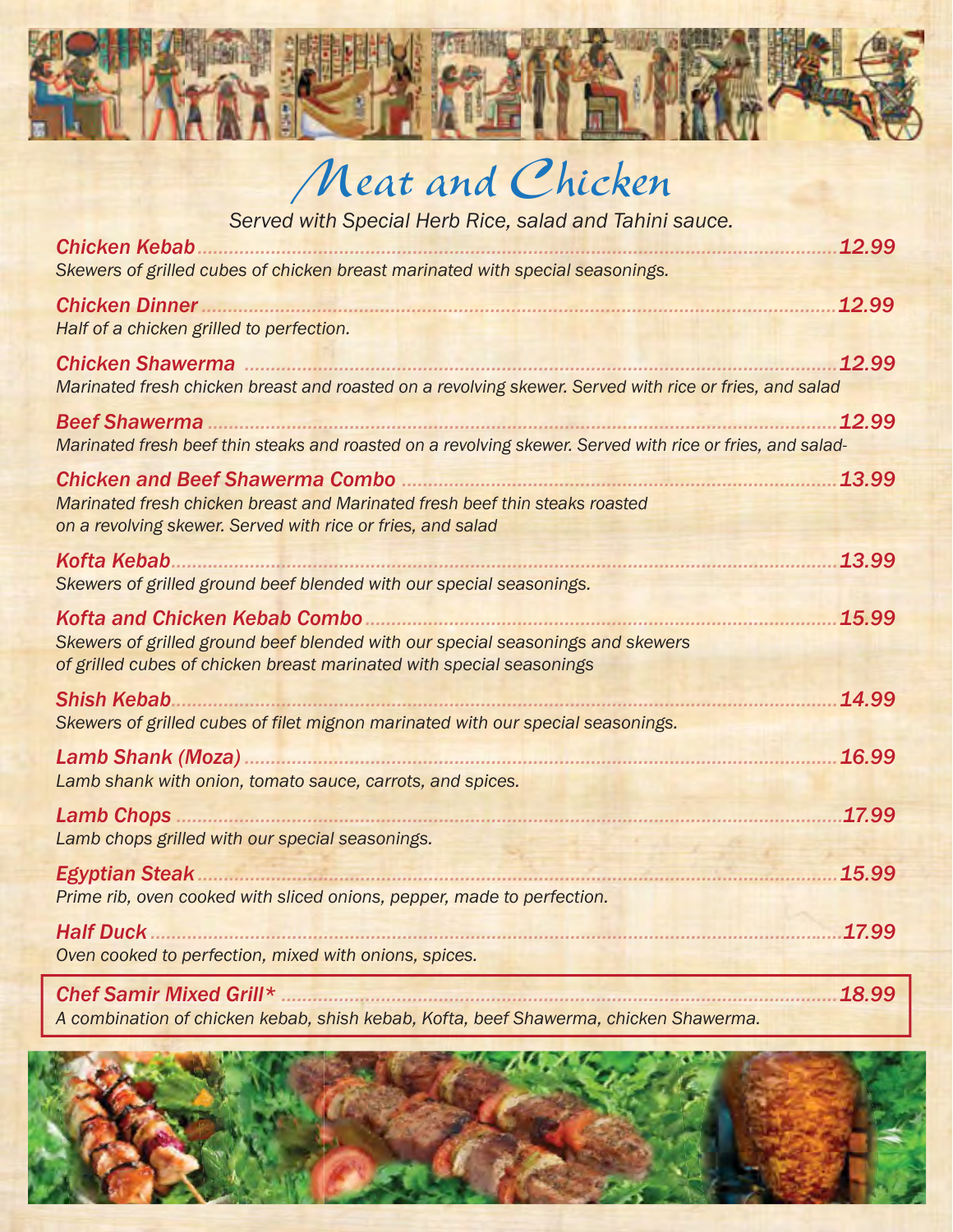

# *Chef Samir's Exceptional Seafood*

*Catch of the Day- Served with caramelized onion rice and salad*

| Scales on, grilled with whole wheat flour, marinated with a healthy blend of spices.                                          | 17.99 |
|-------------------------------------------------------------------------------------------------------------------------------|-------|
| Marinated with our special seasoning                                                                                          | 17.99 |
| Broiled whole fish, marinated with our special seasoning                                                                      | 17.99 |
| Your choice of char-grilled or broiled                                                                                        | 15.99 |
| Fresh wild jumbo shrimp, garlic, parsley, lemon juice, salt, pepper,<br>oregano, and served over pasta or rice.               | 15.99 |
| Your choice of broiled or fried fish filet.                                                                                   | 13.99 |
| Baked in a pan smothered with crushed tomato with sautéed onions<br>and sweet peppers. Served with vermicelli rice and salad. | 13.99 |
| Fresh jumbo shrimp grilled along with our special seasoning.                                                                  | 15.99 |
| Fresh jumbo shrimp, tomato sauce, garlic, onions, and herbs.                                                                  | 15.99 |
| Fresh jumbo shrimp fried with our special seasoning.                                                                          | 15.99 |
| Mix of fresh fish filet, shrimp, scallop, calamari, and mussels. Add lobsters (if available) for only 6.99.                   |       |

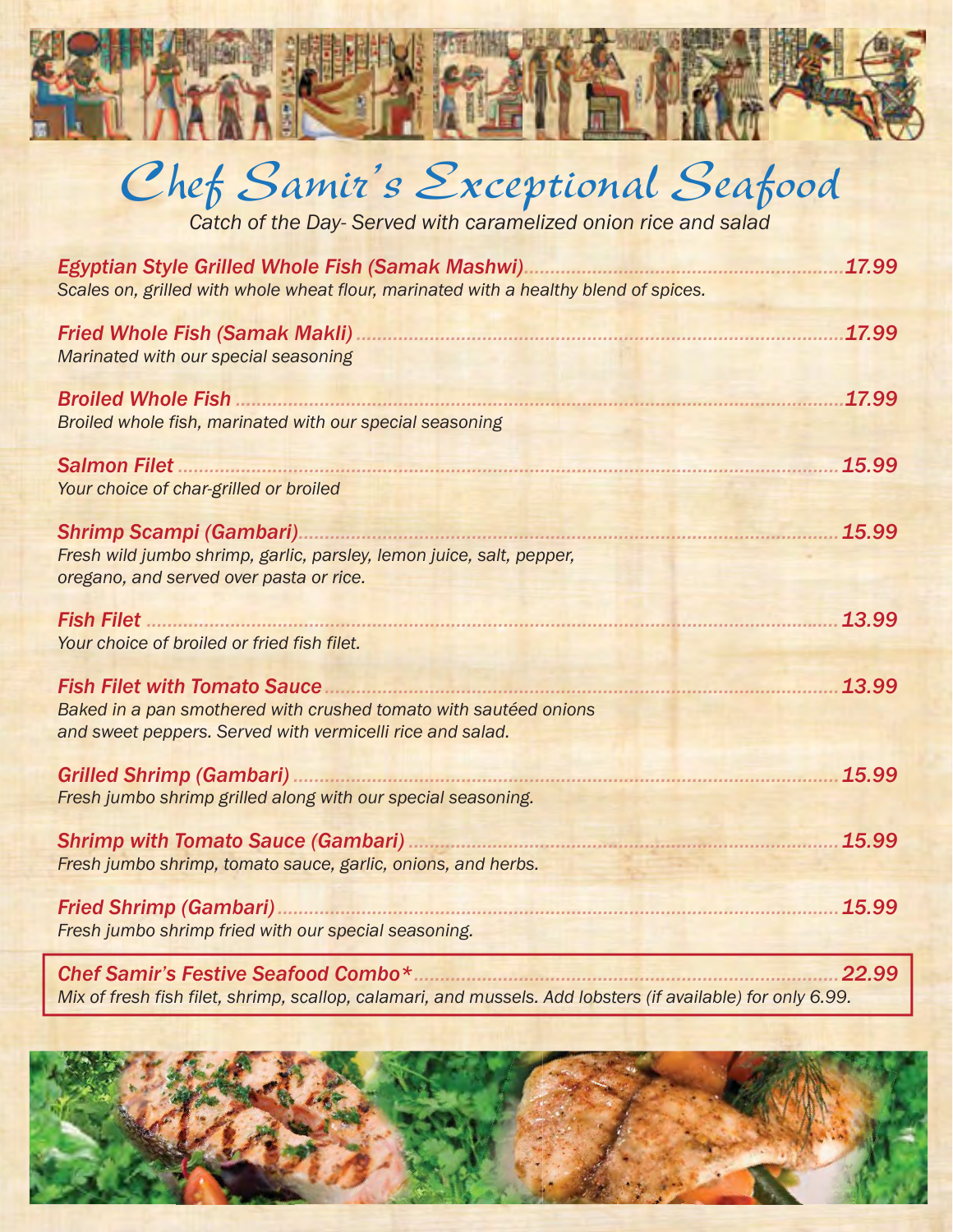

### *Stews and Tagines:*

| All served with vermicelli rice and salad.<br>Peas and carrots with tomatoes, tender beef cubes, onion, salt, pepper, lemon | 13.99 |
|-----------------------------------------------------------------------------------------------------------------------------|-------|
| Green beans with tomatoes, tender beef cubes, onion, salt, pepper, lemon.                                                   | 13.99 |
| <b>Black Eye Beans Tagine.</b><br>Black eye beans with tomatoes, tender beef cubes, onion, salt, pepper, lemon.             | 13.99 |
| Layers of fried eggplant, ground meat, tomato sauce, garlic, vinegar                                                        | 13.99 |
| Chopped spinach, ground beef, tomatoes, onions, salt, and pepper                                                            | 13.99 |
| Zukkini, tomato, beef cubes, onions, salt and pepper                                                                        | 13.99 |
| Baby okra, tomatoes, tender beef cubes, tomatoes, onion, salt, pepper, lemon                                                | 13.99 |
| Egyptian herbs minced and cooked with chicken broth, with chicken or shrimp.                                                | 14.99 |



*\*Egyptian Kushari (vegetarian friendly)...8.99 Traditional dish made with rice, lentils, elbow pasta, topped with a special garlic tomato sauce, vinegar and caramelized onion.*

*Add beef shawerma, chicken shawerma, chicken kabob or calf liver for ...................5.99*

*Macaroni Bil Bashamel ...........................11.99 Penne Pasta with Bashamel sauce baked in the oven. Served with grilled chicken breast and salad.*

*Delicious Spaghetti ..................................10.99 Made with ground beef and tomato sauce. Served with salad.*

### *Rice*

*\*Chef Samir's Special Herb Rice .............4.99 (vegetarian friendly) Rice, onion, tomatoes, parsley, cilantro, dill, delicate blend of spices*

|                             | 4.99 |
|-----------------------------|------|
| (vegetarian friendly)       |      |
| <b>Rice with vermicelli</b> |      |
|                             |      |

*\*Rice with Caramelized Onion .................4.99 (vegetarian friendly) Goes great with seafood*